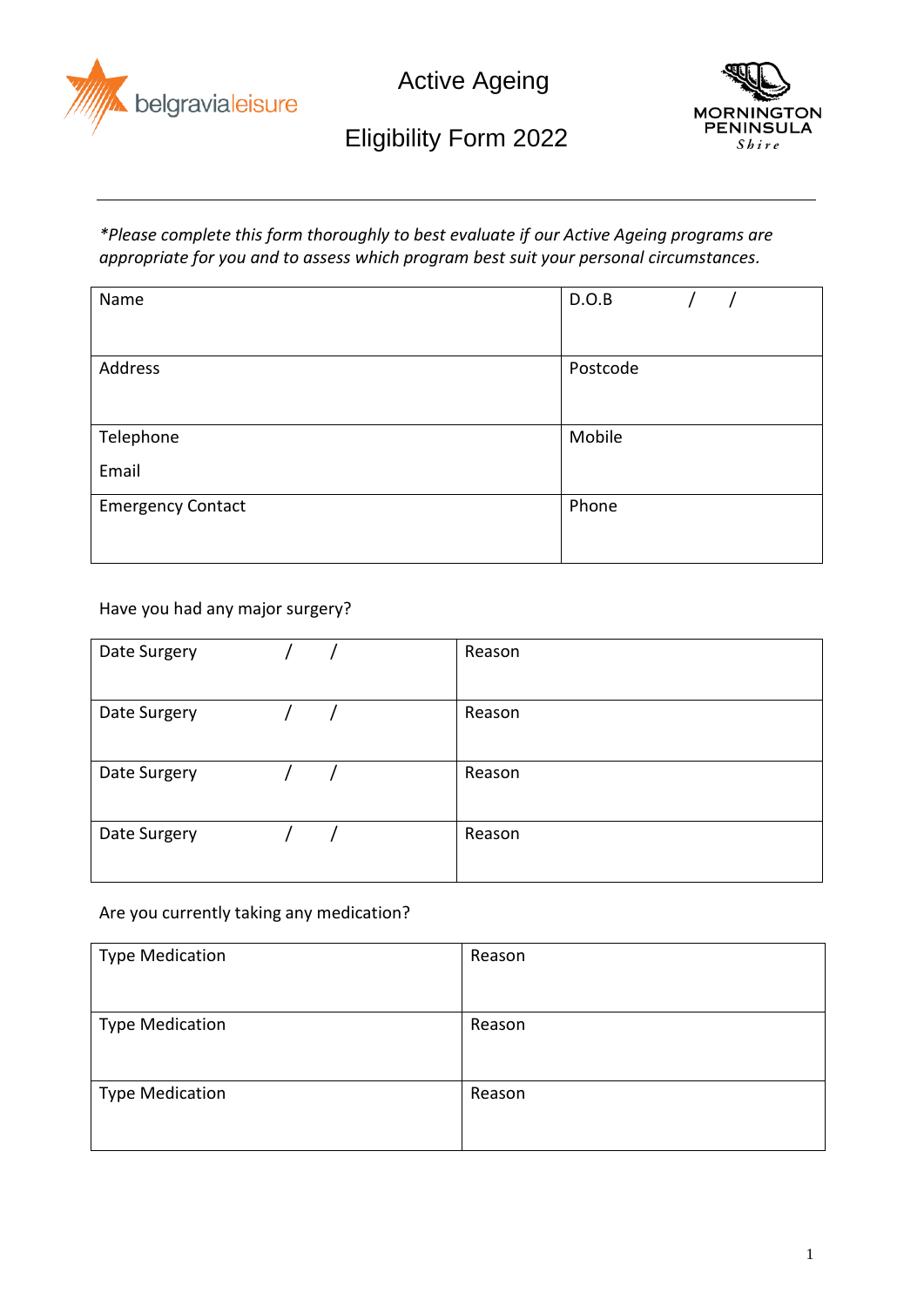



## Eligibility Form 2021

| <b>HEALTH CHECK:</b>               |   |              |                   |                 |
|------------------------------------|---|--------------|-------------------|-----------------|
| Date:                              |   |              |                   |                 |
| <b>Medical Practitioner Name:</b>  |   |              |                   |                 |
| <b>Medical Practitioner Centre</b> |   |              |                   |                 |
| Medical Practitioner Contact no.   |   |              |                   |                 |
| <b>CONDITION</b>                   | Y | $\mathsf{N}$ | <b>Controlled</b> | <b>Comments</b> |
| Epilepsy                           |   |              |                   |                 |
| Stroke                             |   |              |                   |                 |
| Multiple Sclerosis                 |   |              |                   |                 |
| <b>Dizziness</b>                   |   |              |                   |                 |
| Chronic Lung problem               |   |              |                   |                 |
| Angina                             |   |              |                   |                 |
| <b>Heart Failure</b>               |   |              |                   |                 |
| Hypertension                       |   |              |                   |                 |
| Diabetes                           |   |              |                   |                 |
| Arthritis                          |   |              |                   |                 |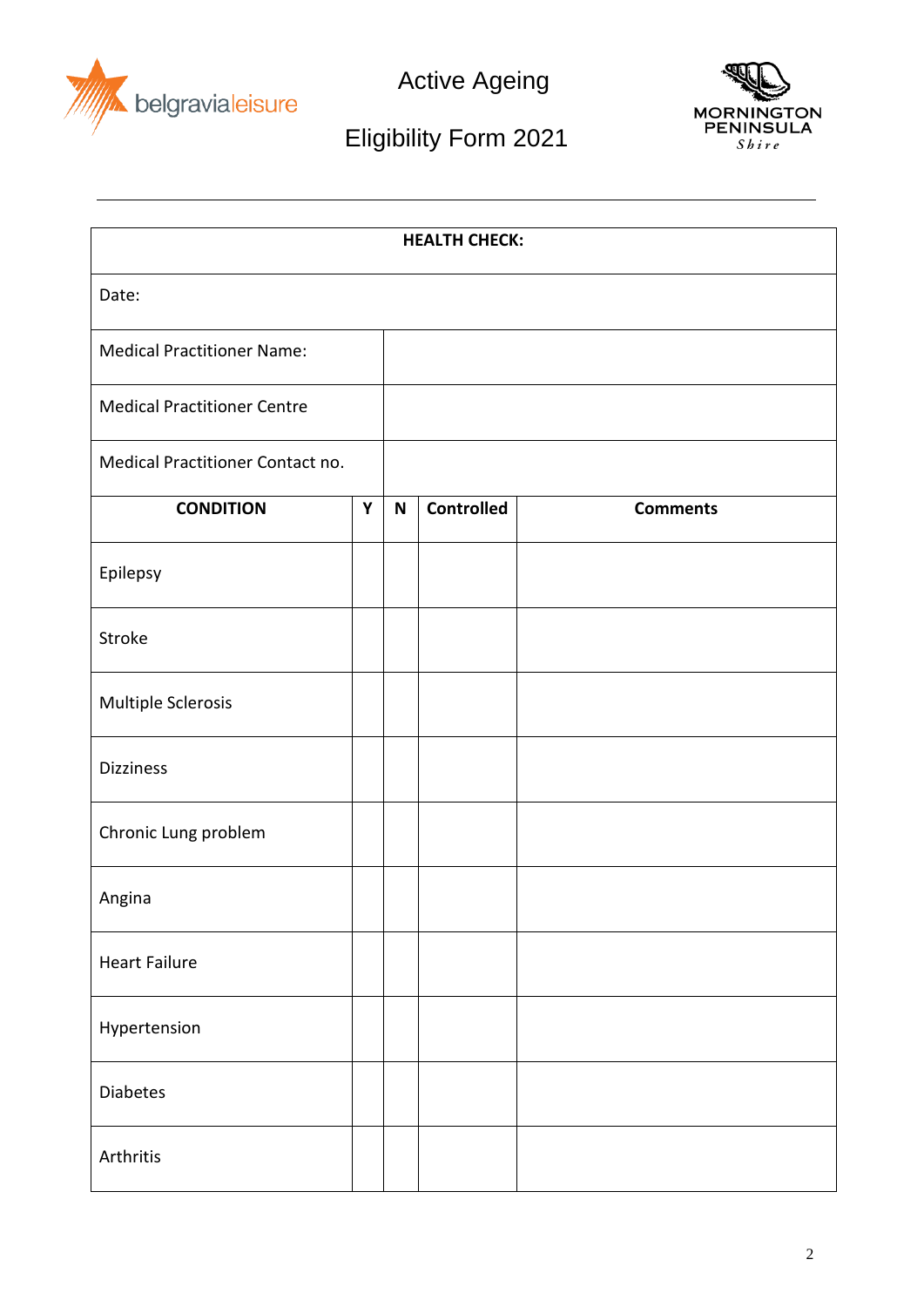



## Eligibility Form 2021

| <b>Back Pain</b>             |                             |  |
|------------------------------|-----------------------------|--|
| Shoulder problems            |                             |  |
| Lift Arms above head         |                             |  |
| Can climb a flight of stairs |                             |  |
| Poor Balance                 |                             |  |
| Prone to falls               |                             |  |
| Walking aids required        |                             |  |
| Hearing problems             |                             |  |
| Sight problems               |                             |  |
| Osteoporosis                 |                             |  |
| Advised to exercise          |                             |  |
| <b>Blood Pressure</b>        | <b>Medical Practitioner</b> |  |
| <b>Resting Heart Rate</b>    | to conduct                  |  |

## Do you currently exercise?

| Activity | How often |
|----------|-----------|
|          |           |
| Activity | How often |
|          |           |
|          |           |